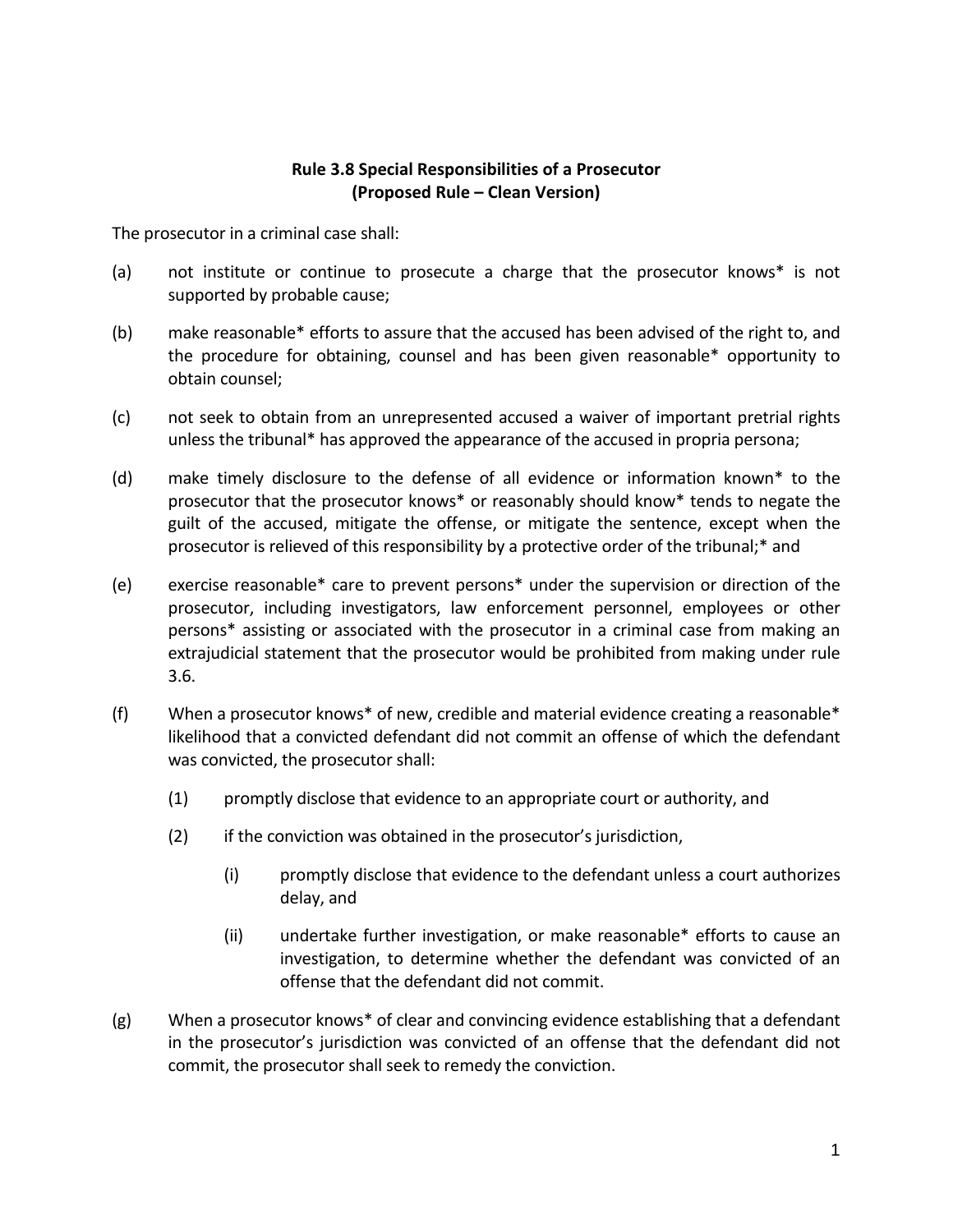## **Comment**

[1] A prosecutor has the responsibility of a minister of justice and not simply that of an advocate. This responsibility carries with it specific obligations to see that the defendant is accorded procedural justice, that guilt is decided upon the basis of sufficient evidence, and that special precautions are taken to prevent and to rectify the conviction of innocent persons.\* This rule is intended to achieve those results. All lawyers in government service remain bound by rules 3.1 and 3.4.

[2] Paragraph (c) does not forbid the lawful questioning of an uncharged suspect who has knowingly\* waived the right to counsel and the right to remain silent. Paragraph (c) also does not forbid prosecutors from seeking from an unrepresented accused a reasonable\* waiver of time for initial appearance or preliminary hearing as a means of facilitating the accused's voluntary cooperation in an ongoing law enforcement investigation.

[3] The disclosure obligations in paragraph (d) are not limited to evidence or information that is material as defined by *Brady v. Maryland* (1963) 373 U.S. 83 [83 S.Ct. 1194] and its progeny. For example, these obligations include, at a minimum, the duty to disclose impeachment evidence or information that a prosecutor knows\* or reasonably should know\* casts significant doubt on the accuracy or admissibility of witness testimony on which the prosecution intends to rely. Paragraph (d) does not require disclosure of information protected from disclosure by federal or California laws and rules, as interpreted by case law or court orders. Nothing in this rule is intended to be applied in a manner inconsistent with statutory and constitutional provisions governing discovery in California courts. A disclosure's timeliness will vary with the circumstances, and paragraph (d) is not intended to impose timing requirements different from those established by statutes, procedural rules, court orders, and case law interpreting those authorities and the California and federal constitutions.

[4] The exception in paragraph (d) recognizes that a prosecutor may seek an appropriate protective order from the tribunal\* if disclosure of information to the defense could result in substantial\* harm to an individual or to the public interest.

[5] Paragraph (e) supplements rule 3.6, which prohibits extrajudicial statements that have a substantial\* likelihood of prejudicing an adjudicatory proceeding. Paragraph (e) is not intended to restrict the statements which a prosecutor may make which comply with rule 3.6(b) or 3.6(c).

[6] Prosecutors have a duty to supervise the work of subordinate lawyers and nonlawyer employees or agents. (See rules 5.1 and 5.3.) Ordinarily, the reasonable\* care standard of paragraph (e) will be satisfied if the prosecutor issues the appropriate cautions to law enforcement personnel and other relevant individuals.

[7] When a prosecutor knows\* of new, credible and material evidence creating a reasonable\* likelihood that a person\* outside the prosecutor's jurisdiction was convicted of a crime that the person\* did not commit, paragraph (f) requires prompt disclosure to the court or other appropriate authority, such as the chief prosecutor of the jurisdiction where the conviction occurred. If the conviction was obtained in the prosecutor's jurisdiction, paragraph (f) requires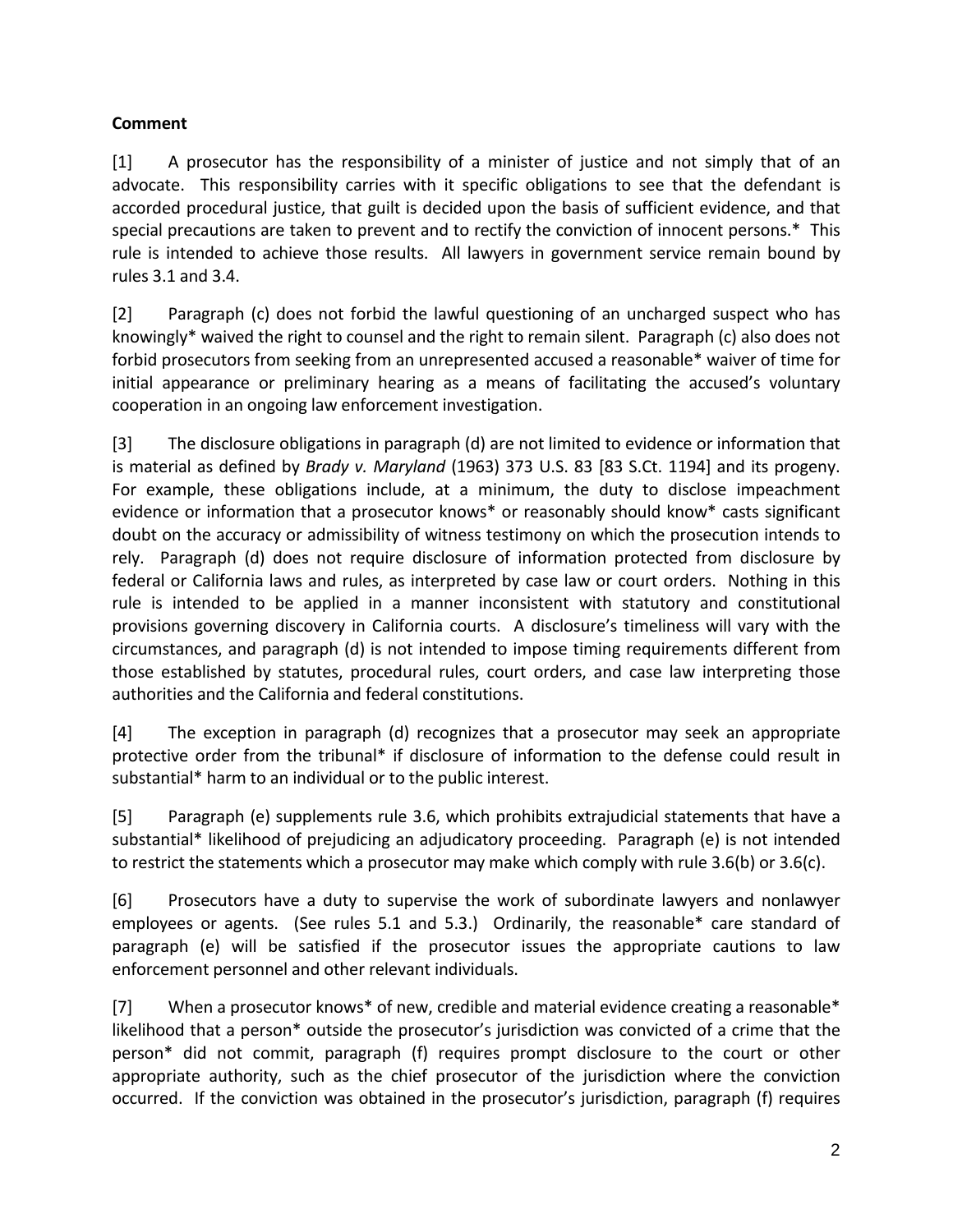the prosecutor to examine the evidence and undertake further investigation to determine whether the defendant is in fact innocent or make reasonable\* efforts to cause another appropriate authority to undertake the necessary investigation, and to promptly disclose the evidence to the court and, absent court authorized delay, to the defendant. Disclosure to a represented defendant must be made through the defendant's counsel, and, in the case of an unrepresented defendant, would ordinarily be accompanied by a request to a court for the appointment of counsel to assist the defendant in taking such legal measures as may be appropriate. (See rule 4.2.) Statutes may require a prosecutor to preserve certain types of evidence in criminal matters. (See Pen. Code, §§ 1417.1-1417.9.) In addition, prosecutors must obey file preservation orders concerning rights of discovery guaranteed by the Constitution and statutory provisions. (See *People v. Superior Court (Morales)* (2017) 2 Cal.5th 523 [213 Cal.Rptr.3d 581]; *Shorts v. Superior Court* (2018) 24 Cal.App.5th 709 [234 Cal.Rptr.3d 392].)

[8] Under paragraph (g), once the prosecutor knows<sup>\*</sup> of clear and convincing evidence that the defendant was convicted of an offense that the defendant did not commit, the prosecutor must seek to remedy the conviction. Depending upon the circumstances, steps to remedy the conviction could include disclosure of the evidence to the defendant, requesting that the court appoint counsel for an unrepresented indigent defendant and, where appropriate, notifying the court that the prosecutor has knowledge that the defendant did not commit the offense of which the defendant was convicted.

[9] A prosecutor's independent judgment, made in good faith, that the new evidence is not of such nature as to trigger the obligations of paragraphs (f) and (g), though subsequently determined to have been erroneous, does not constitute a violation of this rule.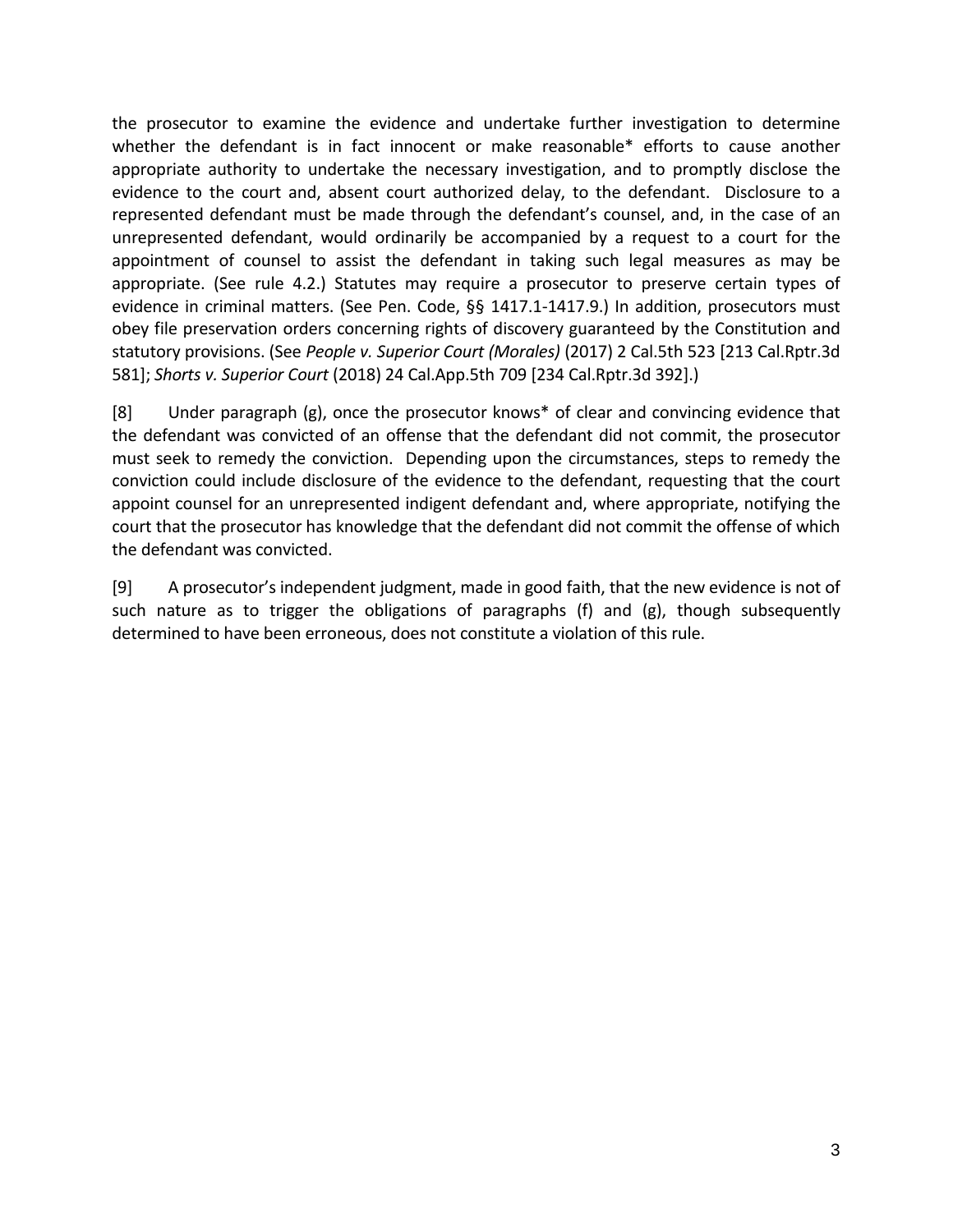## **Rule 3.8 Special Responsibilities of a Prosecutor (Proposed Rule – Redline Version to Current Rule)**

The prosecutor in a criminal case shall:

- (a) not institute or continue to prosecute a charge that the prosecutor knows\* is not supported by probable cause;
- (b) make reasonable\* efforts to assure that the accused has been advised of the right to, and the procedure for obtaining, counsel and has been given reasonable\* opportunity to obtain counsel;
- (c) not seek to obtain from an unrepresented accused a waiver of important pretrial rights unless the tribunal\* has approved the appearance of the accused in propria persona;
- (d) make timely disclosure to the defense of all evidence or information known\* to the prosecutor that the prosecutor knows\* or reasonably should know\* tends to negate the guilt of the accused, mitigate the offense, or mitigate the sentence, except when the prosecutor is relieved of this responsibility by a protective order of the tribunal;\* and
- (e) exercise reasonable\* care to prevent persons\* under the supervision or direction of the prosecutor, including investigators, law enforcement personnel, employees or other persons\* assisting or associated with the prosecutor in a criminal case from making an extrajudicial statement that the prosecutor would be prohibited from making under rule 3.6.
- (f) When a prosecutor knows\* of new, credible and material evidence creating a reasonable\* likelihood that a convicted defendant did not commit an offense of which the defendant was convicted, the prosecutor shall:
	- (1) promptly disclose that evidence to an appropriate court or authority, and
	- (2) if the conviction was obtained in the prosecutor's jurisdiction,
		- (i) promptly disclose that evidence to the defendant unless a court authorizes delay, and
		- (ii) undertake further investigation, or make reasonable\* efforts to cause an investigation, to determine whether the defendant was convicted of an offense that the defendant did not commit.
- (g) When a prosecutor knows\* of clear and convincing evidence establishing that a defendant in the prosecutor's jurisdiction was convicted of an offense that the defendant did not commit, the prosecutor shall seek to remedy the conviction.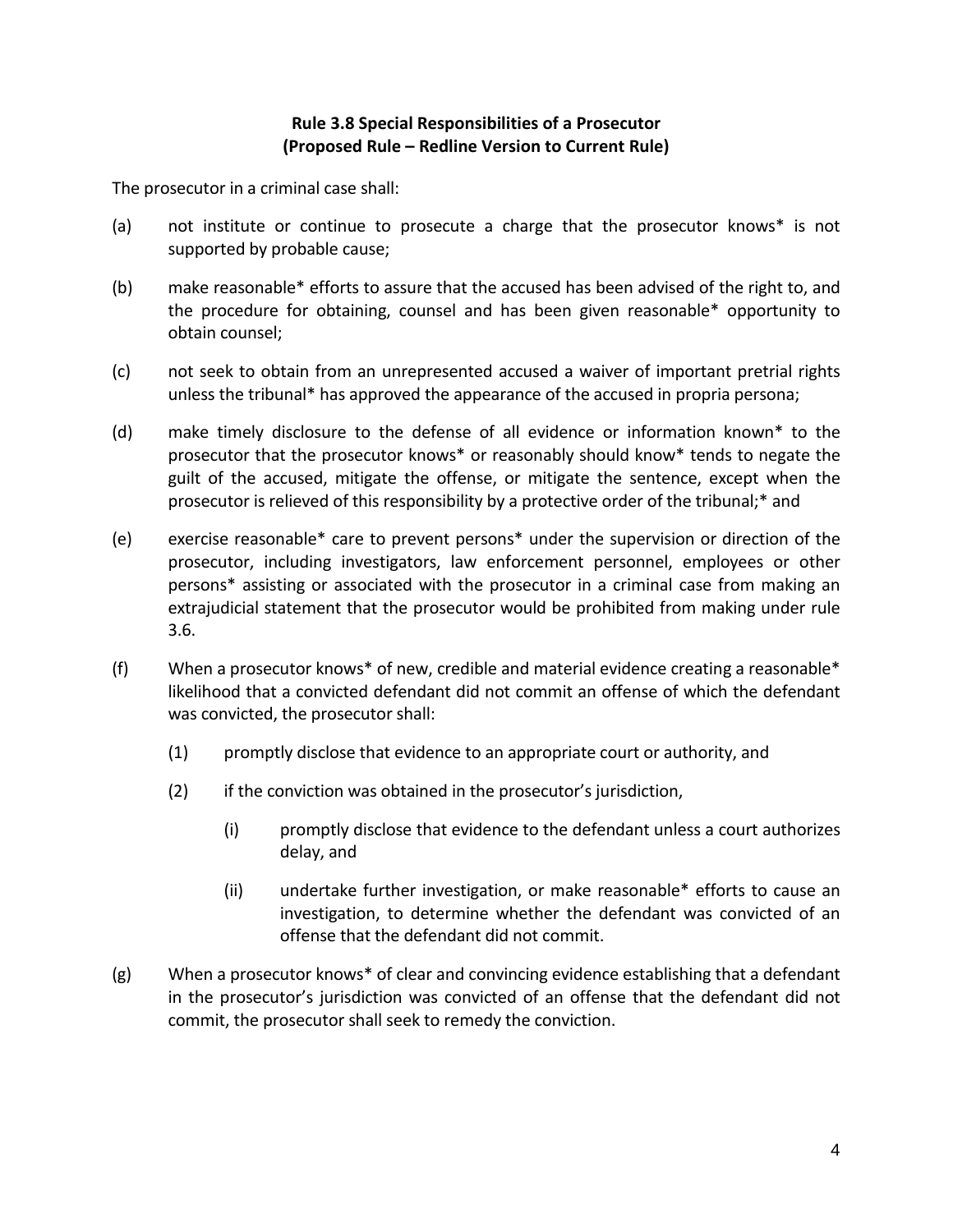## **Comment**

[1] A prosecutor has the responsibility of a minister of justice and not simply that of an advocate. This responsibility carries with it specific obligations to see that the defendant is accorded procedural justice, that guilt is decided upon the basis of sufficient evidence, and that special precautions are taken to prevent and to rectify the conviction of innocent persons.\* This rule is intended to achieve those results. All lawyers in government service remain bound by rules 3.1 and 3.4.

[2] Paragraph (c) does not forbid the lawful questioning of an uncharged suspect who has knowingly\* waived the right to counsel and the right to remain silent. Paragraph (c) also does not forbid prosecutors from seeking from an unrepresented accused a reasonable\* waiver of time for initial appearance or preliminary hearing as a means of facilitating the accused's voluntary cooperation in an ongoing law enforcement investigation.

[3] The disclosure obligations in paragraph (d) are not limited to evidence or information that is material as defined by *Brady v. Maryland* (1963) 373 U.S. 83 [83 S.Ct. 1194] and its progeny. For example, these obligations include, at a minimum, the duty to disclose impeachment evidence or information that a prosecutor knows\* or reasonably should know\* casts significant doubt on the accuracy or admissibility of witness testimony on which the prosecution intends to rely. Paragraph (d) does not require disclosure of information protected from disclosure by federal or California laws and rules, as interpreted by case law or court orders. Nothing in this rule is intended to be applied in a manner inconsistent with statutory and constitutional provisions governing discovery in California courts. A disclosure's timeliness will vary with the circumstances, and paragraph (d) is not intended to impose timing requirements different from those established by statutes, procedural rules, court orders, and case law interpreting those authorities and the California and federal constitutions.

[4] The exception in paragraph (d) recognizes that a prosecutor may seek an appropriate protective order from the tribunal\* if disclosure of information to the defense could result in substantial\* harm to an individual or to the public interest.

[5] Paragraph (e) supplements rule 3.6, which prohibits extrajudicial statements that have a substantial\* likelihood of prejudicing an adjudicatory proceeding. Paragraph (e) is not intended to restrict the statements which a prosecutor may make which comply with rule 3.6(b) or 3.6(c).

[6] Prosecutors have a duty to supervise the work of subordinate lawyers and nonlawyer employees or agents. (See rules 5.1 and 5.3.) Ordinarily, the reasonable\* care standard of paragraph (e) will be satisfied if the prosecutor issues the appropriate cautions to law enforcement personnel and other relevant individuals.

[7] When a prosecutor knows\* of new, credible and material evidence creating a reasonable\* likelihood that a person\* outside the prosecutor's jurisdiction was convicted of a crime that the person\* did not commit, paragraph (f) requires prompt disclosure to the court or other appropriate authority, such as the chief prosecutor of the jurisdiction where the conviction occurred. If the conviction was obtained in the prosecutor's jurisdiction, paragraph (f) requires